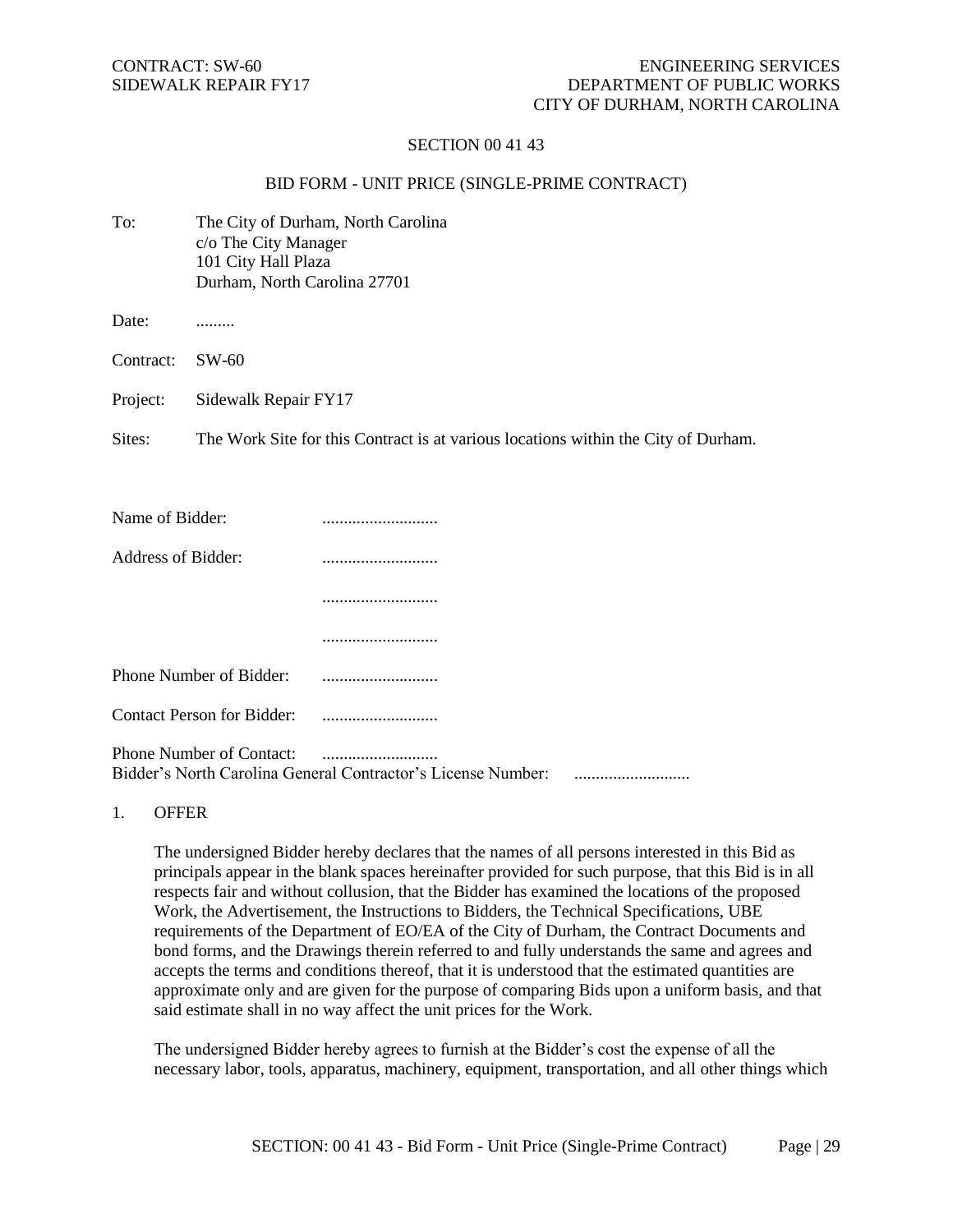may be required to fully and properly perform all the terms, covenants, provisions, and agreements of the annexed Contract.

The undersigned hereby agrees to do said Work and furnish said materials as prescribed in the Contract Documents and Technical Specifications, and, according to the Drawings and requirements of the Engineer under said Contract Documents and Technical Specifications, in a first-class manner and to the best of the undersigned's ability at the following unit prices.

Having examined the Site of the Work and all matters referred to in the Instructions to Bidders and the Contract Documents prepared by the Engineer for the Project, we, the undersigned, hereby offer to enter into a Contract to perform the Work for the unit prices listed in this Bid form in lawful money of the United States of America.

We have included the Bid security as required by the Instruction to Bidders.

All applicable federal taxes are included and State of North Carolina taxes are excluded from the unit prices.

All Cash and Contingency Allowances described in Section 01 20 00 - Price and Payment Procedures are included in the Bid Prices.

# 2. ACCEPTANCE

This offer shall be open to acceptance and is irrevocable, except as required by law, for ninety (90) days from the Bid opening date.

If this Bid is accepted by the City of Durham within the time period stated above, we will:

Execute the Agreement within ten (10) days of receipt of Notice of Award.

Furnish the required bonds within ten (10) days of receipt of Notice of Award.

Commence Work within ten (10) days after receipt of written Notice to Proceed.

If this Bid is accepted within the time stated, and we fail to commence the Work or we fail to provide the required bonds, the Bid security shall be forfeited as damages to the City of Durham by reason of our failure, limited in amount to the lesser of the face value of the security deposit or the difference between this Bid and the Bid upon which a Contract is signed.

In the event our Bid is not accepted within the time stated above, the required security deposit will be returned to the undersigned, in accordance with the provisions of the Instructions to Bidders; unless a mutually satisfactory arrangement is made for its retention and validity for an extended period of time.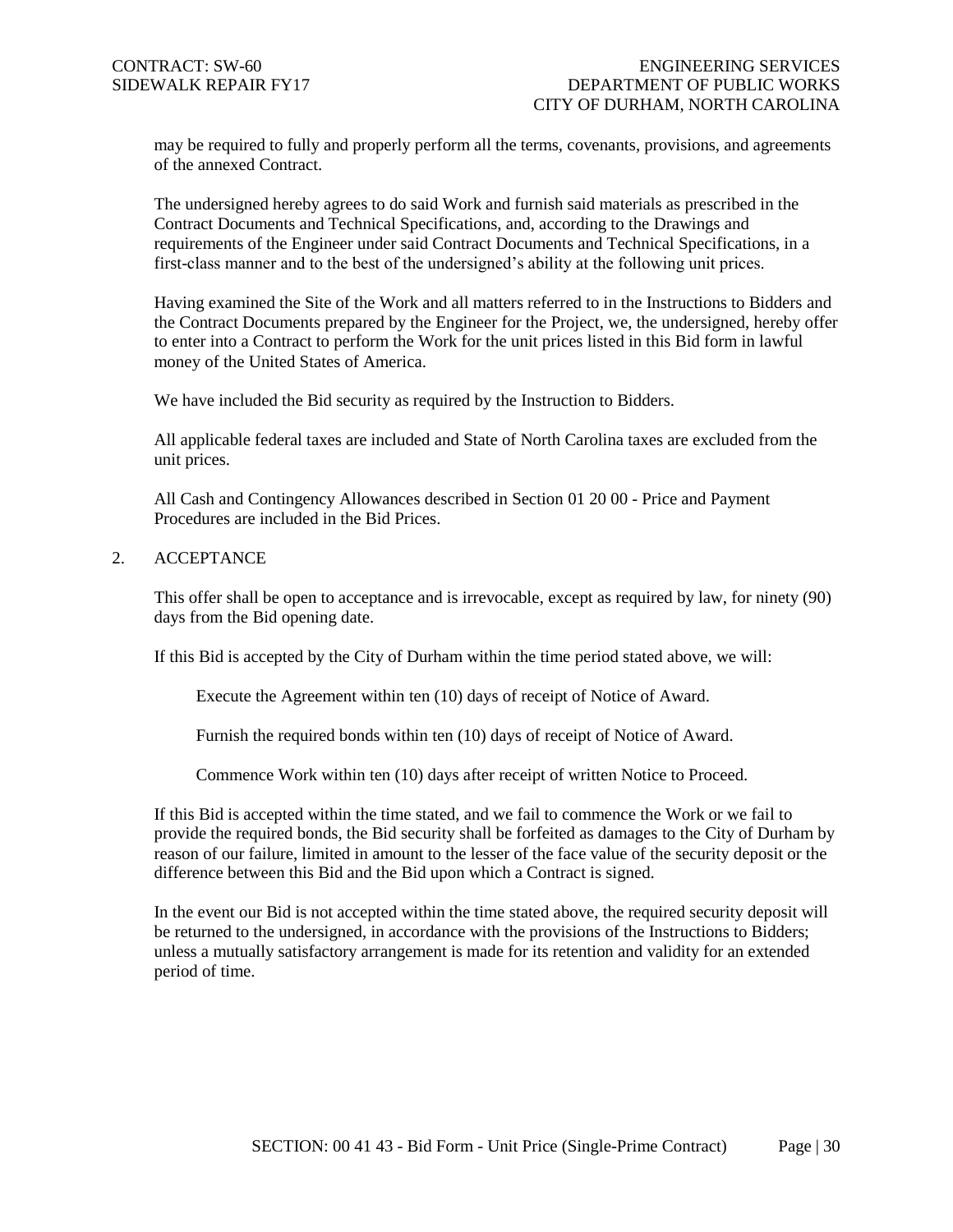### 3. CONTRACT TIME

If this Bid is accepted, we shall:

- Complete the Work in 180 calendar days from Notice to Proceed Construction.
- Prosecute the work in a continuous manner.
	- o Submit a written request to the Engineer to demobilize from the site for any length of time.

### 4. UNIT PRICES

The following are unit prices for specific portions of the Work as listed. The unit price Bid for items in this Contract are for furnishing, installing all items of Work as indicated on the Drawings and Technical Specifications, complete, in place and accepted, per the City of Durham Standards and Specifications, North Carolina Department of Transportation (NCDOT) Standards and Specifications, and the North Carolina Department of Environment and Natural Resources (NCDENR) Erosion and Sediment Control Planning and Design Manual. The following is the list of unit prices: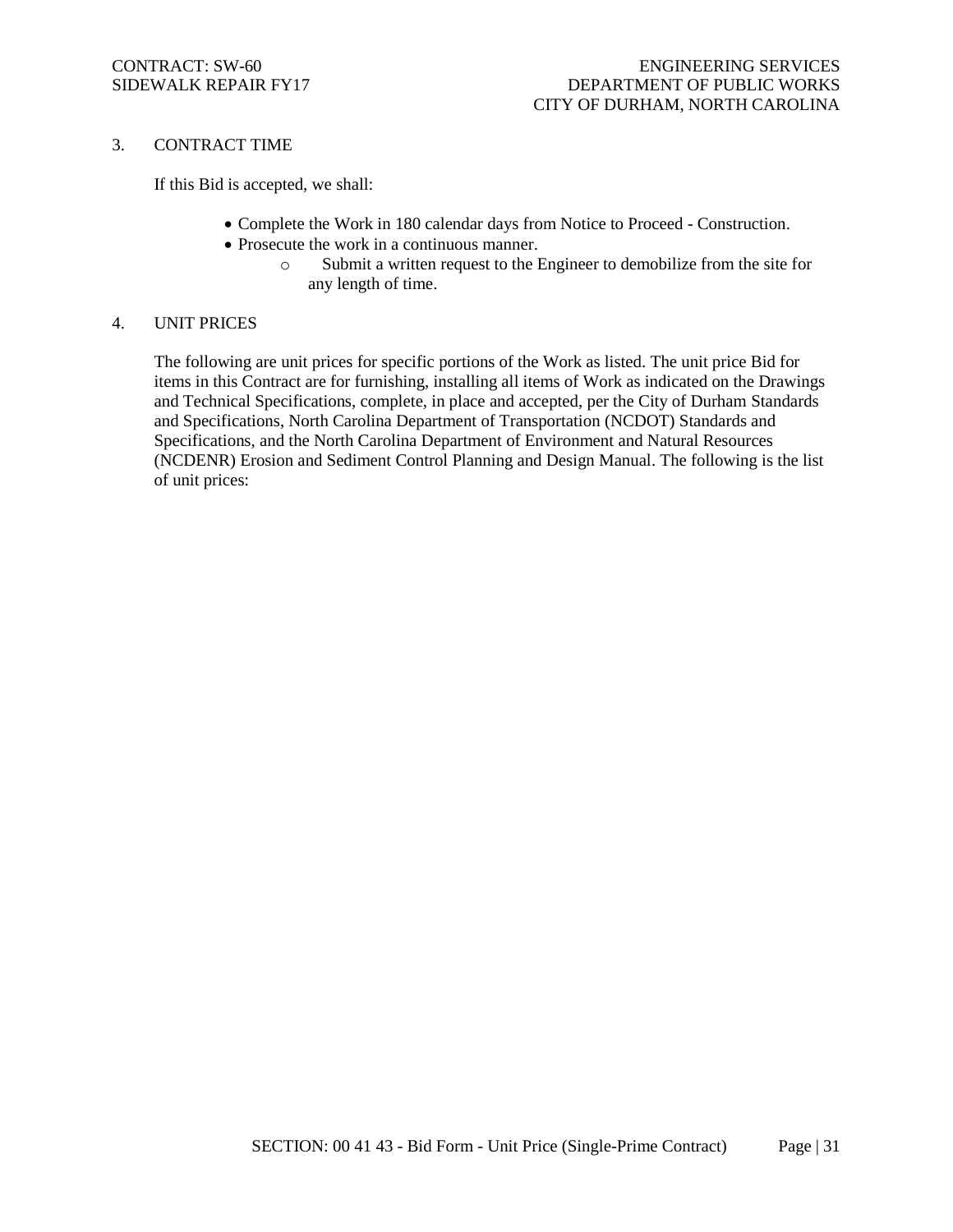# CONTRACT: SW-60 ENGINEERING SERVICES SIDEWALK REPAIR FY17 DEPARTMENT OF PUBLIC WORKS CITY OF DURHAM, NORTH CAROLINA

| Item No.       | <b>Item Name</b>                                                       | <b>Units</b> | Quantity       | <b>Unit Price</b> | Cost |
|----------------|------------------------------------------------------------------------|--------------|----------------|-------------------|------|
| 1              | ABC Stone (Additional as Needed)                                       | Ton          | 15             |                   |      |
| $\overline{c}$ | Number 57 Stone (Additional as Needed)                                 | Ton          | 10             |                   |      |
| 3              | Asphalt Binder for Plant Mix - Grade PG64-22                           | Ton          | $\mathcal{D}$  |                   |      |
| 4              | Asphalt Surface Course - Type 9.5B                                     | Ton          | 4              |                   |      |
| 5              | Seeding and Mulching                                                   | SY           | 200            |                   |      |
| 6              | Grading                                                                | <b>SY</b>    | 100            |                   |      |
| $\tau$         | Sawcutting                                                             | LF           | 200            |                   |      |
| 8              | 8" Trench Drain                                                        | LF           | 55             |                   |      |
| 9              | Concrete Curb and Gutter (30")                                         | LF           | 450            |                   |      |
| 10             | Concrete Sidewalks (4") (includes 6" ABC stone)                        | LF           | 1630           |                   |      |
| 11             | Concrete Sidewalks, Driveways, and Aprons (6") (Includes 6" ABC Stone) | SY           | 2430           |                   |      |
| 12             | Concrete Tree Protection Sidewalk (4") (includes Number 57 Stone)      | LF           | 70             |                   |      |
| 13             | Double Curb Ramp (Includes Trucated Domes)                             | each         | 33             |                   |      |
| 14             | Single Curb Ramp (Includes Trucated Domes)                             | each         | 189            |                   |      |
| 15             | Truncated Dome Replacement                                             | each         | 95             |                   |      |
| 16             | Remove Concrete Curb and Gutter                                        | LF           | 220            |                   |      |
| 17             | Remove Concrete Sidewalks, Driveways, and Aprons                       | SY           | 3300           |                   |      |
| 18             | Remove Granite Curb and Gutter                                         | LF           | 50             |                   |      |
| 19             | Brick Sidewalk (Soldier Course)                                        | SY           | 330            |                   |      |
| 20             | Brick Sidewalk (Herringbone)                                           | SY           | 140            |                   |      |
| 21             | <b>Adjust Sign Post</b>                                                | each         | 11             |                   |      |
| 22             | Adjust Storm Drain Inlet                                               | each         | $\overline{c}$ |                   |      |
| 23             | <b>Adjust Water Meter Box</b>                                          | each         | 12             |                   |      |
| 24             | Manhole Adjustment                                                     | each         | 8              |                   |      |
| 25             | Relocate Mailbox                                                       | each         | 1              |                   |      |
| 26             | Pedestrian and Traffic Control                                         | LS           |                |                   |      |
|                |                                                                        |              |                | <b>SUBTOTAL</b>   |      |
| 27             | Mobilization (Not to Exceed 5% of Total)                               | LS           |                |                   |      |
|                | <b>TOTAL BID AMOUNT FOR CONTRACT SW-60</b>                             |              |                |                   |      |

We agree to diligently perform the Work in accordance with all Contract Documents, to complete such Work within the period as outlined in the Contract, and to begin Work within ten (10) days after receipt of the Notice to Proceed from the Engineer.

### 5. ADDENDA

The following Addenda have been received. The modifications to the Bidding Documents noted below have been considered and all costs are included in the Bid.

| Addendum No, Dated | Addendum No, Dated |  |
|--------------------|--------------------|--|
| Addendum No, Dated | Addendum No, Dated |  |
| Addendum No, Dated | Addendum No, Dated |  |

6. APPENDICES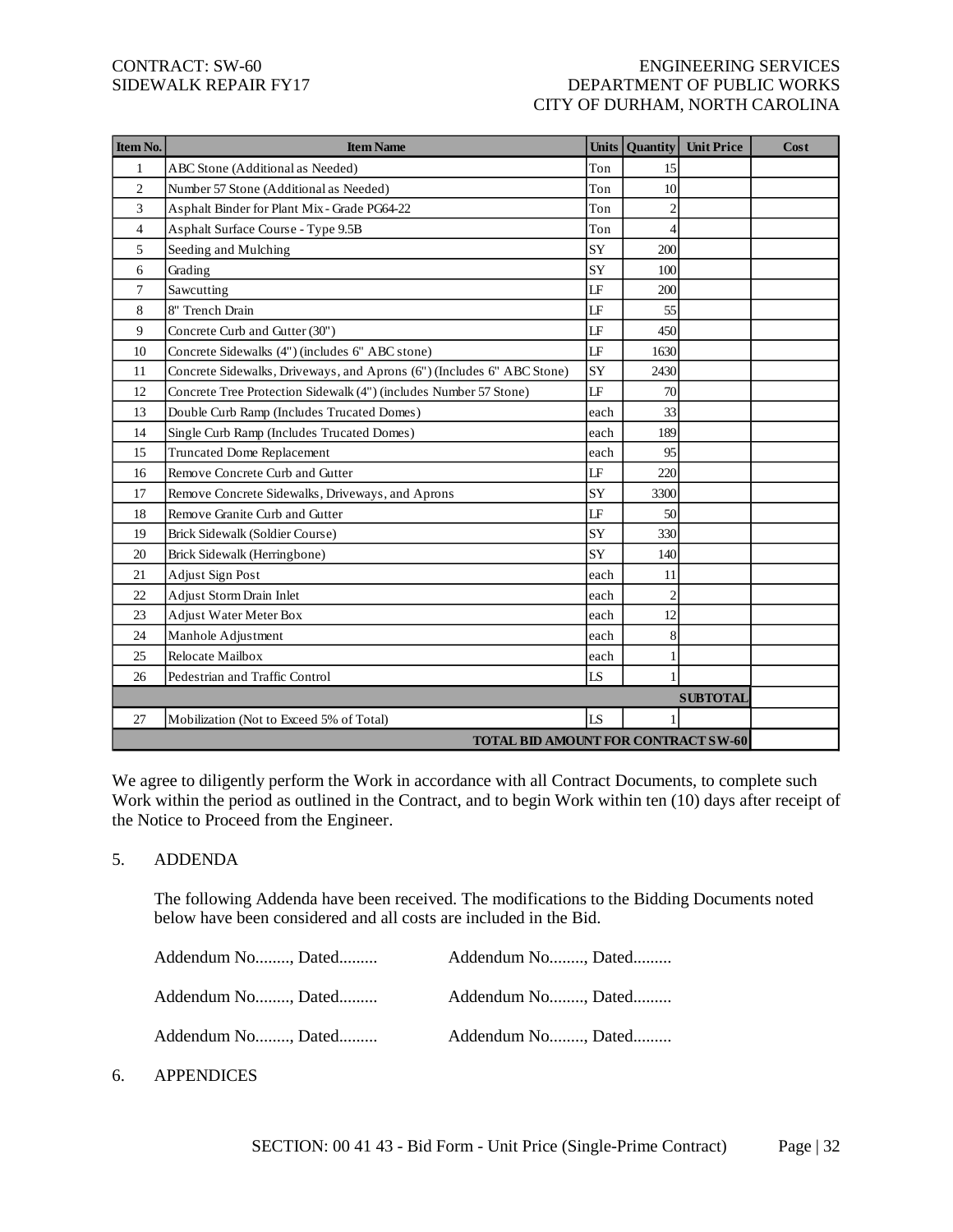The following Documents will be submitted to the Issuing Office within five (5) days after the Bid opening:

- 1. UBE Form E-105 (see Appendix A for blank form and instructions)
- 2. Non-Collusion Affidavits of all Subcontractors (see Appendix D for blank affidavits)
- 3. Privilege Licenses of all Subcontractors (contact the City of Durham, Department of Finance, Treasury Management Division, (919) 560-4700 for information on securing privilege licenses)

The following information is included with Bid submission:

- 1. Bid Form
- 2. UBE Forms E-101 (see Appendix A for blank form and instructions)
- 3. Non-Collusion Affidavit of Bidder (see Appendix D for blank affidavits)
- 4. Privilege License of Bidder (contact the City of Durham, Department of Finance, Treasury Management Division, (919) 560-4700 for information on securing privilege licenses)
- 5. Bid Security (see Appendix E for blank Bid bond forms)
- 6. List of Contractor Equipment and Personnel
- 7. Bidder Safety Record Review (see Appendix L)

# 7. CONTRACTOR EXPERIENCE

The undersigned Contractor has regularly engaged in contract work of this class for ………. years, and has executed the following work as principal(s):

………………………………………………………………………………………………………… …………………………………………………………………………………………………………

List of Contractor's personnel experienced to do this Work including and designating the Superintendent to be in charge of this Work showing the length of their varied experience with this particular Work. The list shall not include Subcontractor personnel.

| Name | Experience | Name | Experience |
|------|------------|------|------------|
|      |            |      | .          |
|      |            |      | .          |
|      | .          |      |            |

SECTION: 00 41 43 - Bid Form - Unit Price (Single-Prime Contract) Page | 33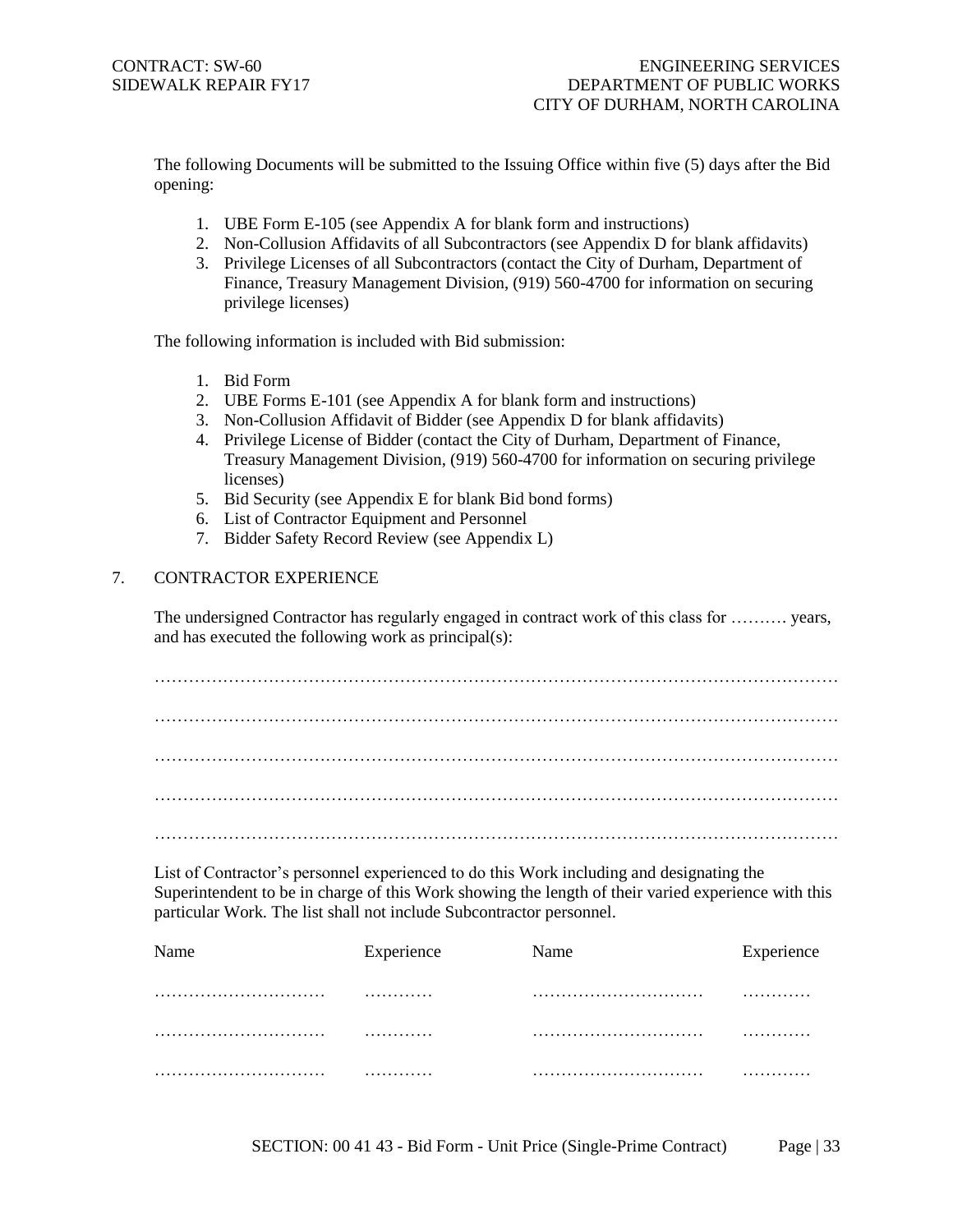| . | . |
|---|---|
| . | . |
| . | . |

List of Contractor's equipment in good condition and suitable for completion of this Contract: Contractor must be able to demonstrate ownership of all equipment necessary to complete all portions of the Contract. The list shall not include Subcontractor equipment.

| . . |
|-----|

### **Please attach additional sheets as necessary to complete the items above.**

### 8. BID FORM SIGNATURES

Refer to Document 00 21 15 for specific Bid form signature requirements for corporations, partnerships, limited liability companies, individuals, or sole proprietorships.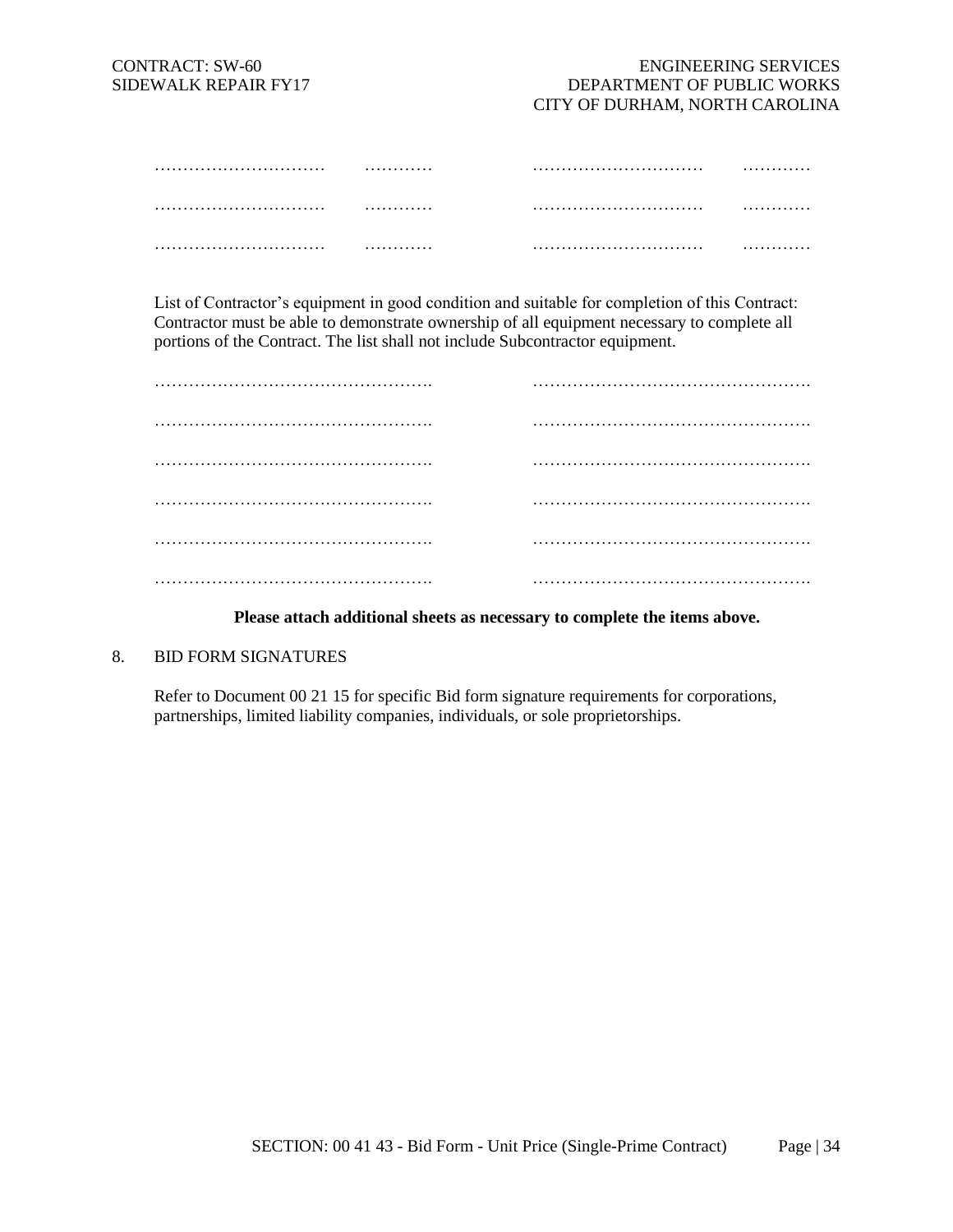### **CORPORATION**

The Corporate Seal of

..............................

(Bidder - print the full corporate name of firm)

..............................

(President/Vice President/Authorized Corporate Officer)

(Seal)

was hereunto affixed in the presence of:

.............................. (Secretary/Assistant Secretary)

(Seal)

Corporate Address:

..............................

..............................

..............................

.............................. (State of Incorporation)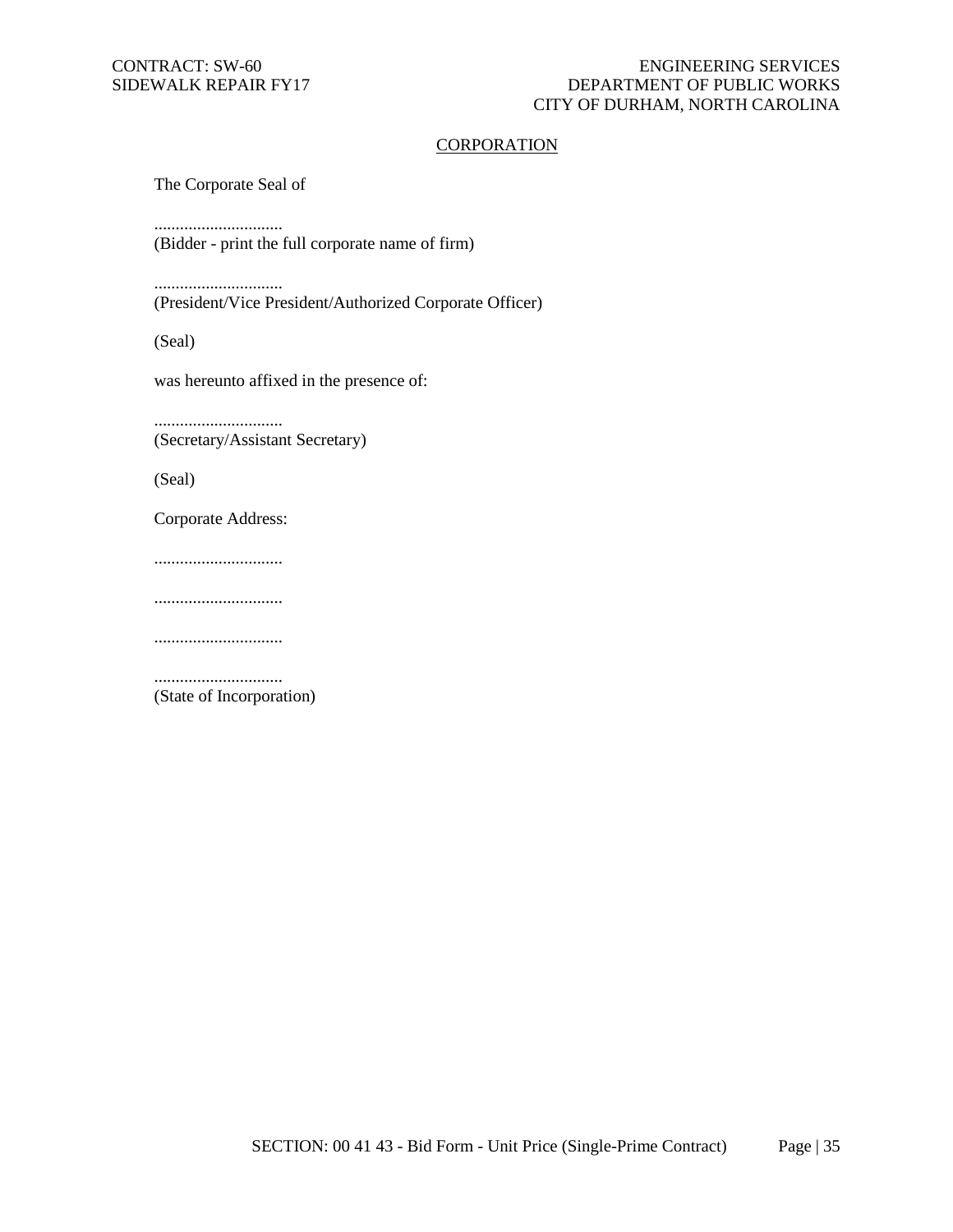### CONTRACT: SW-60 ENGINEERING SERVICES SIDEWALK REPAIR FY17 DEPARTMENT OF PUBLIC WORKS CITY OF DURHAM, NORTH CAROLINA

### LIMITED LIABILITY COMPANY

.............................. (Bidder - print the full name of firm)

.............................. (Authorized Firm Member)

(Seal)

was hereunto affixed in the presence of:

..............................

(Witness)

(Seal)

Firm Address:

..............................

..............................

..............................

.............................. (State of Formation)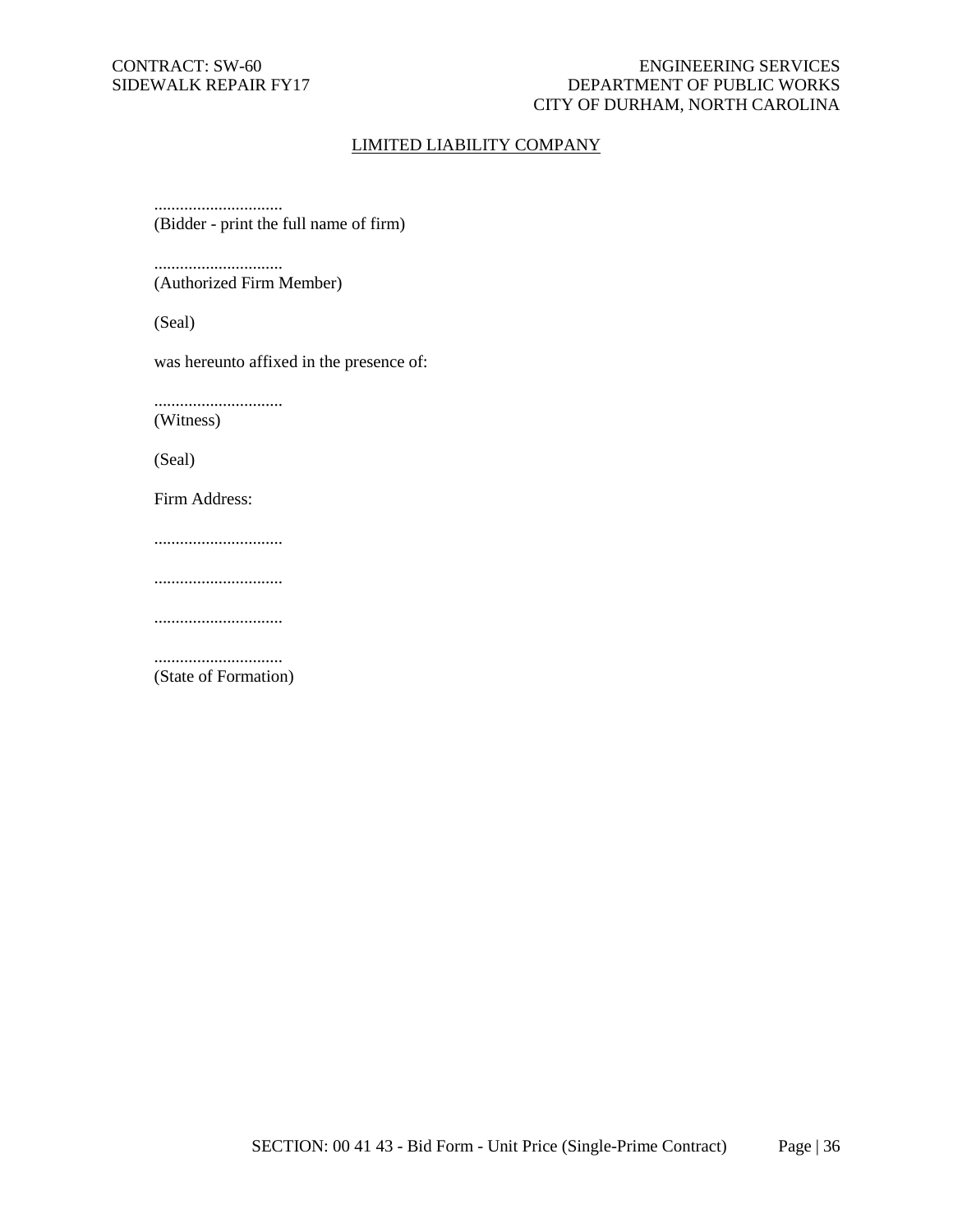### CONTRACT: SW-60 ENGINEERING SERVICES SIDEWALK REPAIR FY17 DEPARTMENT OF PUBLIC WORKS CITY OF DURHAM, NORTH CAROLINA

# INDIVIDUAL OR SOLE PROPRIETORSHIP

.............................. (Bidder - print the full name of individual or sole proprietorship)

(Seal)

Individual or Sole Proprietorship Address:

..............................

..............................

..............................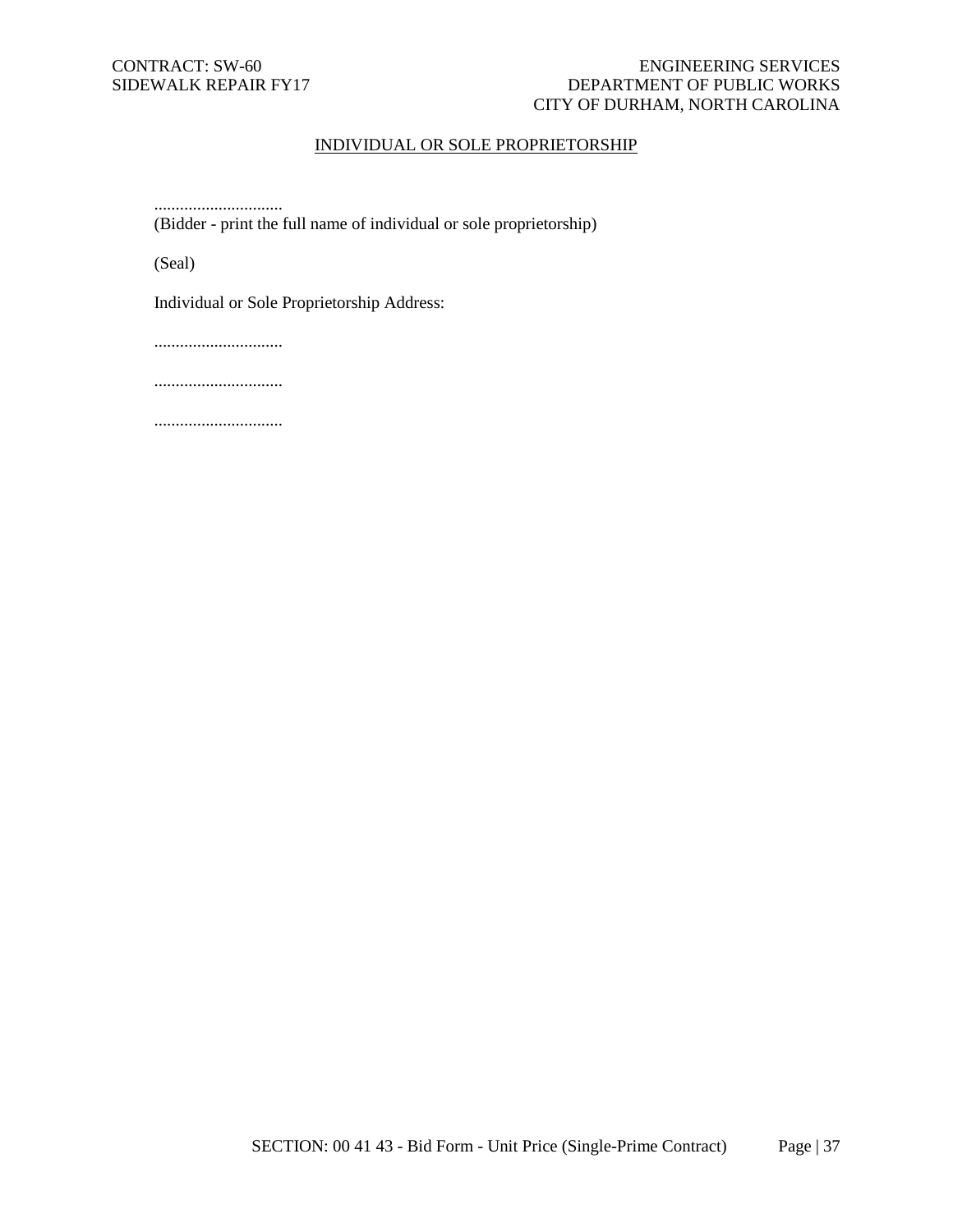# **PARTNERSHIP**

| (Bidder - print the full corporate name of partnership) |                                                                                            |
|---------------------------------------------------------|--------------------------------------------------------------------------------------------|
| (Partner and Title)                                     | (Partner and Title)                                                                        |
| (Seal)                                                  | (Seal)                                                                                     |
| (Partner and Title)                                     | (Partner and Title)                                                                        |
| (Seal)                                                  | (Seal)                                                                                     |
| <br>(Partner and Title)                                 | (Partner and Title)                                                                        |
| (Seal)                                                  | (Seal)                                                                                     |
| (Partner and Title)                                     | <br>(Partner and Title)                                                                    |
| (Seal)                                                  | (Seal)                                                                                     |
|                                                         |                                                                                            |
| <br>(Partner and Title)                                 | (Partner and Title)                                                                        |
| (Seal)                                                  | (Seal)                                                                                     |
|                                                         | (All Partners shall sign, additional signatures with titles and seals may be added below.) |
| was hereunto affixed in the presence of:                |                                                                                            |
| (Witness)                                               |                                                                                            |
| (Seal)                                                  |                                                                                            |
| Partnership Address:                                    |                                                                                            |
|                                                         |                                                                                            |
|                                                         |                                                                                            |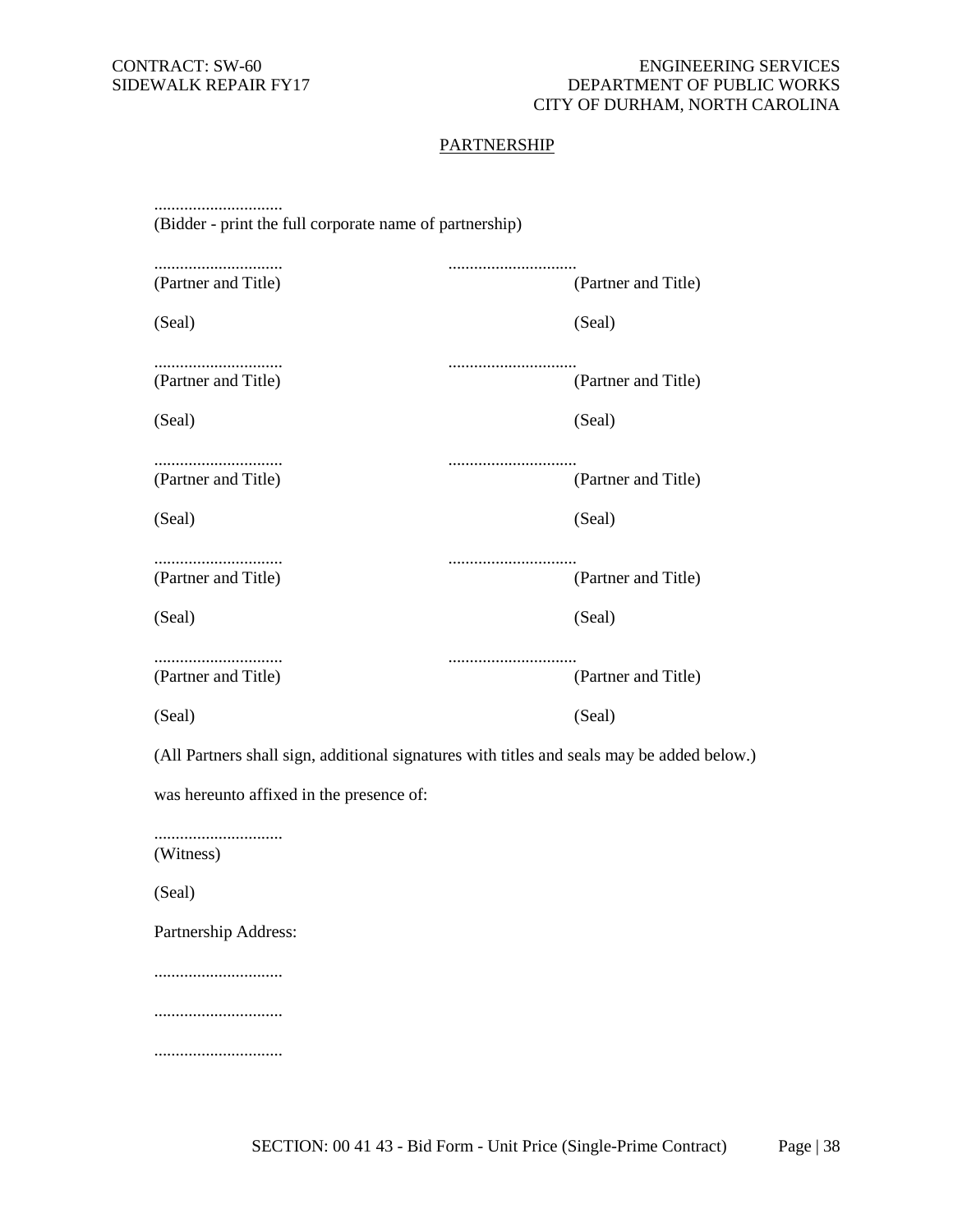### **JOINT VENTURE**

If the Bid is a joint venture, add additional forms of execution for each member of the joint venture in the appropriate manner using the forms from above.

END OF SECTION